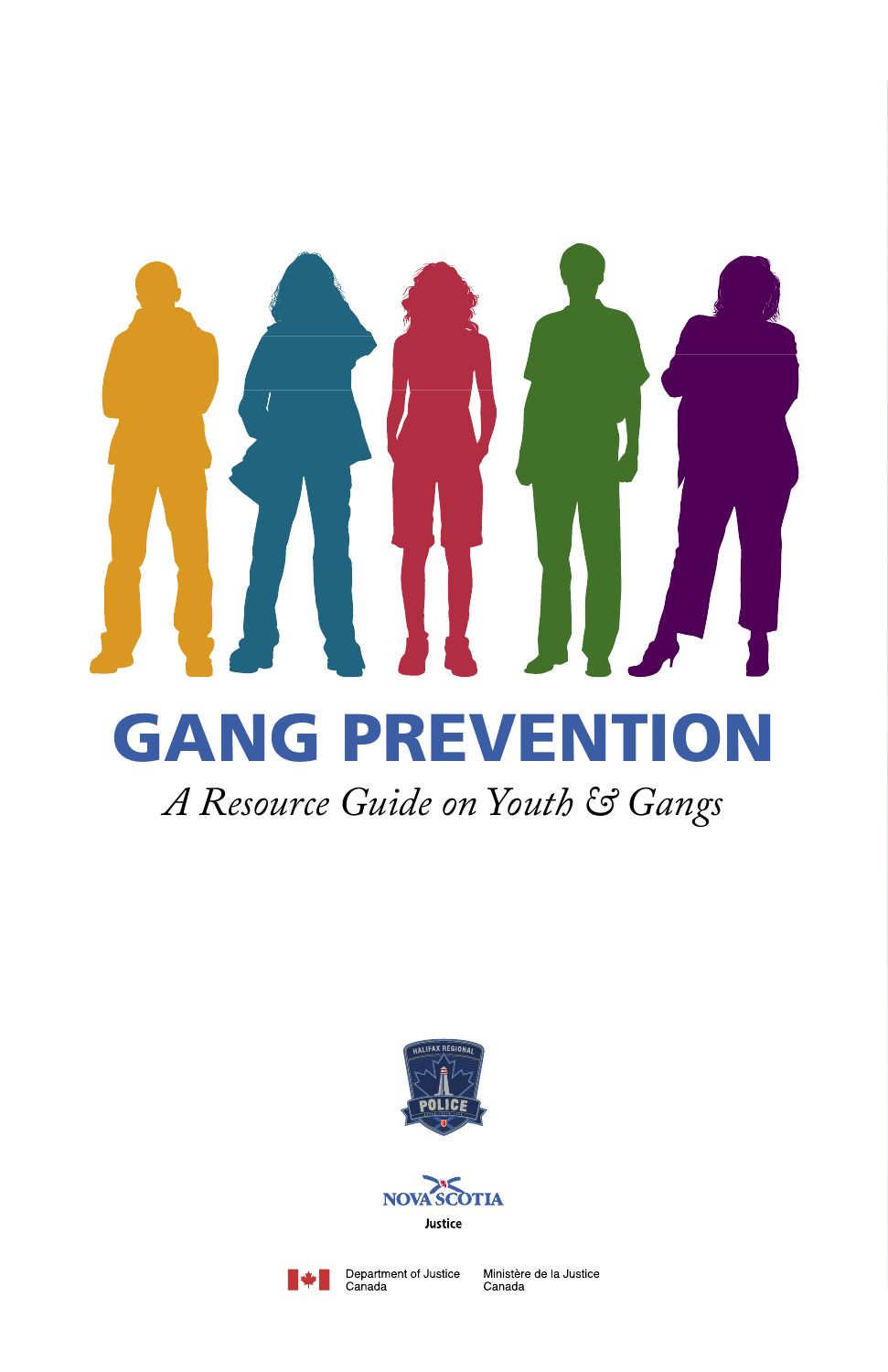

*"Halifax Regional Police has witnessed the emergence of youth/street gangs over the past several years. As a preventative measure, we are proud to partner with the Department of Justice to provide this booklet to educate both youth and those who can influence them so we all realize the negative impact gangs have on our community and encourage our children to make healthy lifestyle choices."* 

*- Chief Frank A. Beazley, Halifax Regional Police*

# Introduction

The potential growth of youth gangs is a concern both in Halifax and across Canada. By being aware of the signs of gang membership, we can all play a role in preventing the development and growth of gangs in our communities.

There is a lot of misunderstanding about what street gangs are, how they attract new recruits, how to deal with gangs at the community level and how gang members can escape the gang lifestyle.

From a community perspective, it is important to remember:

- Street Gang Violence is not usually targeted toward the general public - in most cases, violence is the result of attempts to settle scores between rival gangs.
- Street gang activity is not about religious or cultural differences - it is motivated by profit and power.
- Street Gang members can be from any racial, ethno-cultural or socio-economic group.
- The street gang lifestyle is not glamorous as depicted in movies and videos, and can be fatal.

*A Resource Guide on Youth and Gangs* is a collection of tips, techniques and background information designed to explain how to prevent gang development, how these groups operate and what signs parents, teachers, community partners and police should be looking for to determine if there are gangs in their community.

In addition to learning how to identify gang-type behaviour in youth, you'll also learn what you can do to prevent the development of gangs and gang activity in your neighbourhood.

By making an effort to educate yourself about what makes gangs tick, you've already taken the first step in making sure your children and the youth in your community don't get pulled into the dangerous gang lifestyle.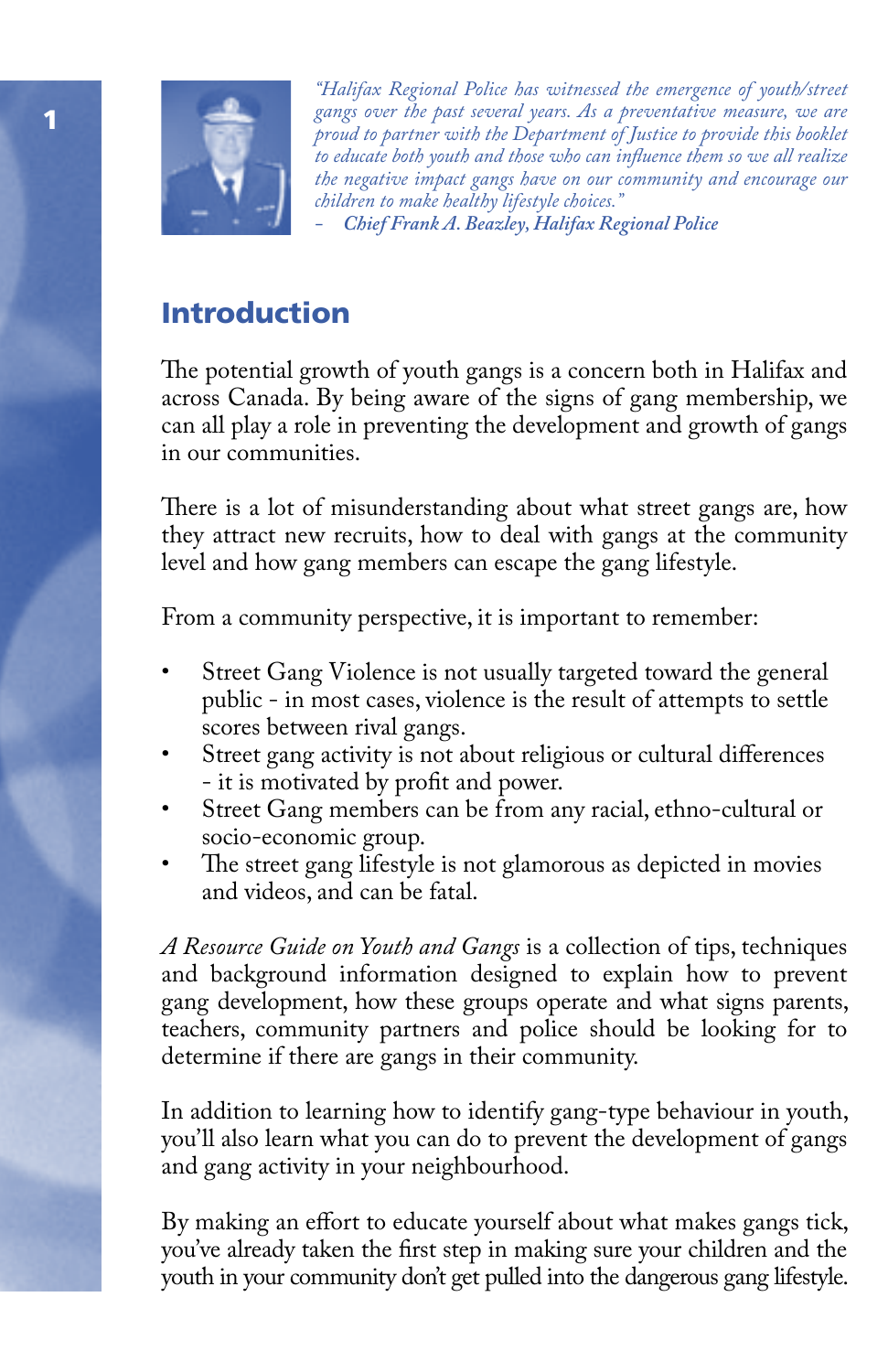*"This guide will help inform young Nova Scotians, parents and people who work with youth about the harm done by gangs and gang activity. By working together we can prevent and address gang activity in Nova Scotia, while creating positive and healthy environments for young people in our province.* 

*- The Honourable Murray Scott, M.B., Minister of Justice* 



# Definition of a Gang

What elements determine that a group is a gang versus just friends or acquaintances? For a group to be called a "gang" in Canada, certain elements have to exist. Bill C-24 came into effect on February 1, 2002 and gives police agencies clear definition of what constitutes a gang. This information is also useful for parents, teachers, police and community partners as youth may deny gang involvement and insist their fellow gang members are just 'friends.'

## Bill C-24 - Criminal Organization Definition

#### *A Criminal Organization means:*

- 1. A group, however organized, that is composed of three or more persons and;
- 2. That has as one of its main purposes or main activities the facilitation or commission of one or more serious offences;
- 3. That, if committed, would likely result in the direct or indirect receipt of a material benefit, including a financial benefit, by the group or by any one of the persons who constitute the group.

It *does not* include a group of persons that form randomly for the immediate commission of a single offence.

In determining whether an individual participates in or actively contributes to any activity of a Criminal Organization, the court may look at the following:

- If they use a name, word, symbol or other representation that identifies, or is associated with, that Criminal Organization.
- If they frequently associate with any of the persons who constitute the Criminal Organization;
- If they receive any benefit from the Criminal Organization.
- If they repeatedly engage in activities at the instruction of any of the persons who constitute the Criminal Organization.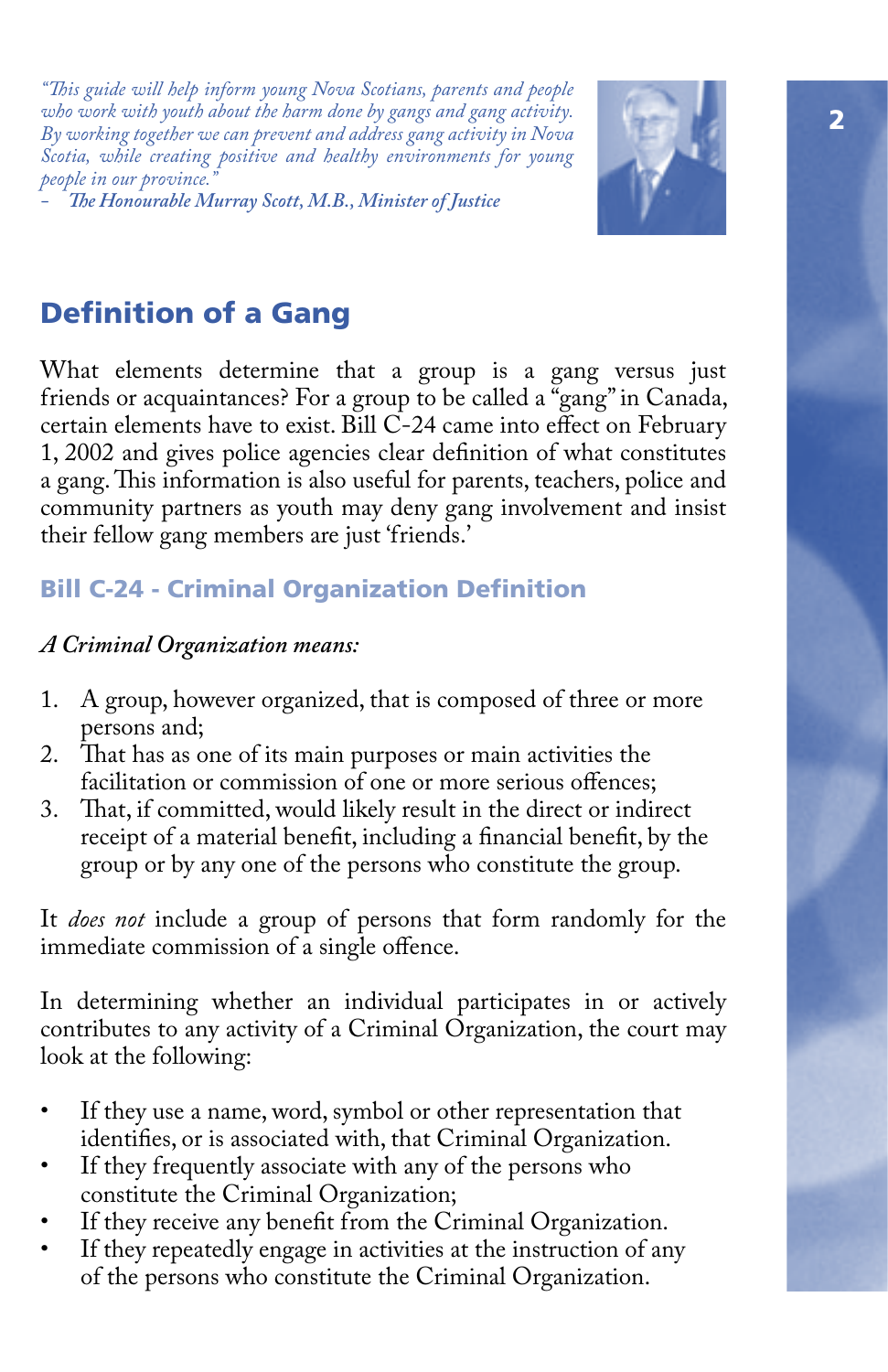## The Gang Mentality

It is important to realize that media coverage and acknowledgement of gang members in the community and schools is positive reinforcement for their actions. Being feared by others is, for them, a badge of honour.

The central theme in any gang-involved individual's life is to be respected by his or her group, rivals and non-members. A willingness to do anything for the gang is the basis for developing your reputation. This may prompt new members to commit acts they feel would impress the older members.

Disrespect for rivals is shown by making derogatory comments or graffiti, or defacing rival graffiti, showing up and causing problems in the other gang's hangouts, rival gang websites, drug "rip offs or selling drugs on the rival's 'turf' and even instilling fear in the rival's family.

No act of disrespect, no matter how small, goes without some response. Insults or acts of disrespect, if not responded to immediately, will build up, fuel animosity and eventually require some response. This response may vary from committing acts of mischief or vandalism to very violent acts against the individual or group responsible. Weapons are often involved and innocent bystanders can be affected.

Once these three elements of gang mentality are set in motion, the cycle of rival violence becomes a primary reason why they are of such concern to police and the community.

You don't have to be a gang member to be influenced by this mentality. Non-members, including families and friends who associate with gangs, often begin to embrace the mentality and incorporate it into their responses to life's situations.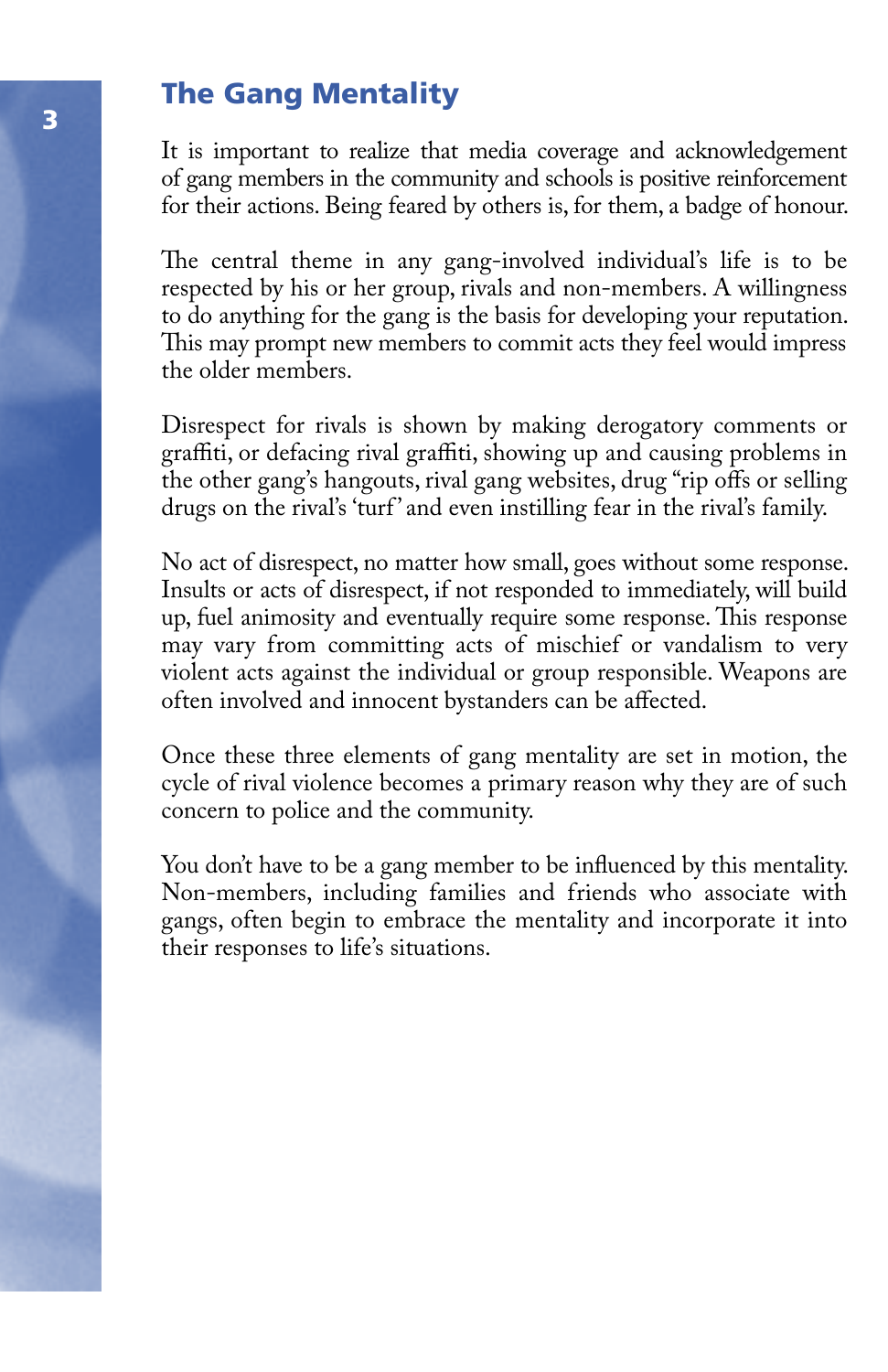# The 3 R's of Gang Life

#### Reputation

- Reputation is of critical concern to all gang members, referred to as 'rep' by these individuals. It determines the member's status within the gang.
- The more violent and anti-social the reputation, the better.
- During the past few years, the public's perception of gang members has automatically resulted in a negative reputation for them. Just hearing the word 'gang' conjures up feelings of fear in most people.
- Gang members relish this reputation and constantly strive to make themselves as ruthless and notorious as possible.

## Respect

- Gang members demand 'respect' from other members within their own gang and from others outside their gang.
- They typically become aggressive and violent if they don't receive the respect they feel they deserve.
- Respect is viewed by gang members as critically important for both individual members and for the gang as a whole.

## Retaliation

- Within the gang culture, challenges do not go unanswered.
- Gang members who feel they have been disrespected will retaliate.
- This retaliation can range from vandalizing property to arson and murder.

Gang members work at building a REPUTATION that will hold them in high regard with their peers. They demand the RESPECT they feel deserve as gang members. If they don't get that respect, they RETALIATE.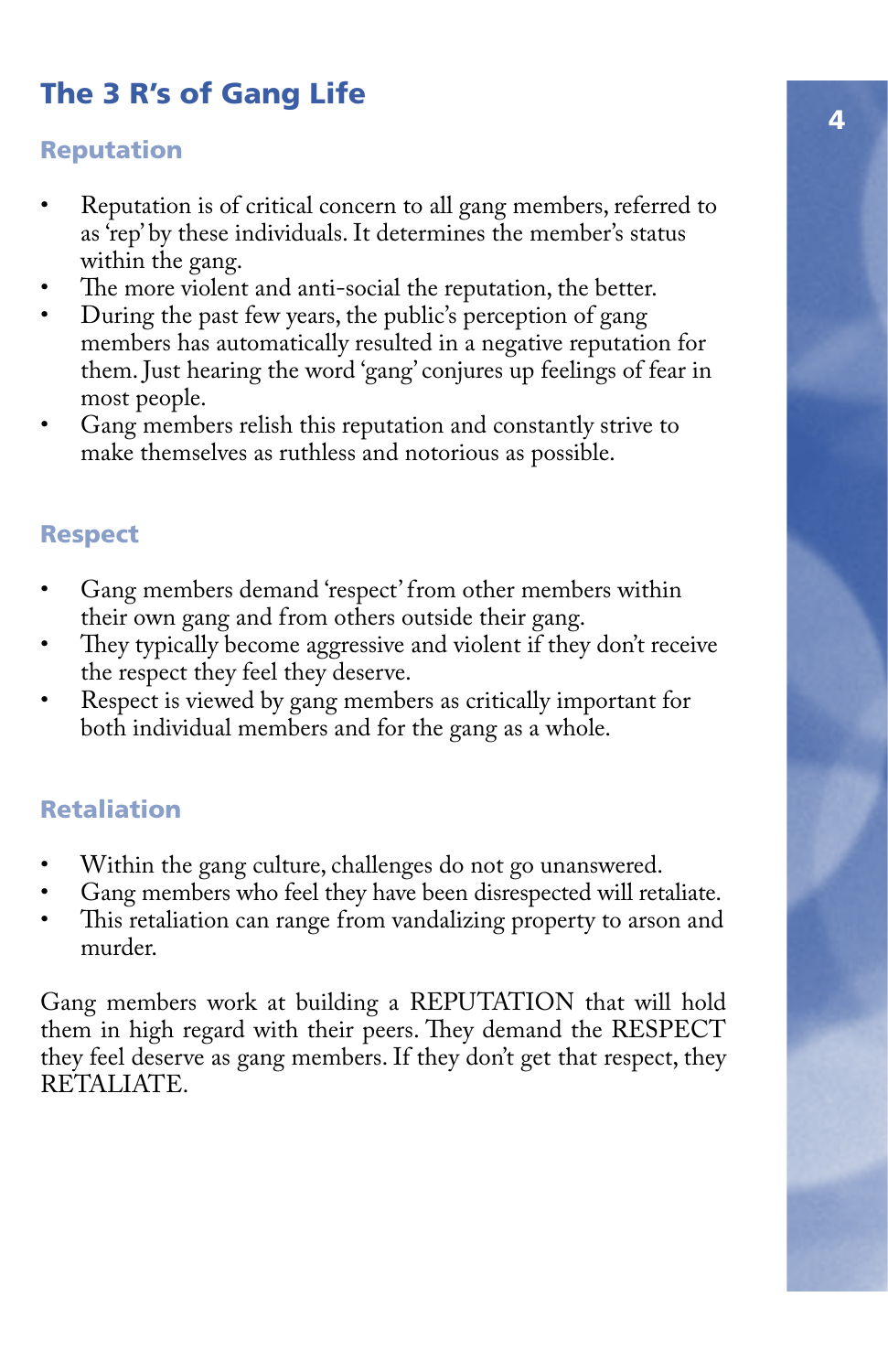## Common Traits of Gang Members

- *Looking for a surrogate family.* Young people join gangs to receive the attention, affirmation and protection they may feel they lack at home and school.
- *Breakdown of traditional family units.* Many young people do not have positive adult role models. Many see domestic violence, alcohol, drugs and even prostitution in their family life as the norm.
- *Identity or recognition problems.* Because of low self-worth and self-esteem, some youth join gangs seeking the status they lack due to unemployment or low achievement at school. If young people do not see themselves as intelligent, leaders, athletes or talented, they join other groups where they feel they can excel.
- *Criminal Family History.* Many street gang members are carrying on a family tradition established by grandparents, uncles, aunts, cousins, parents and siblings whom they see as role models.
- *Need for money.* The monetary allure of gang membership is difficult to counteract. Gang members share profits from drug trafficking, robberies, theft rings and other illegal activities. Money translates into social status which is an added pressure on teens. Too often, however, new gang members ignore the price of gang membership until they are deeply involved - only then do they see that it is the 'established' gang members who profit the most.
- *Poverty.* Socio-economic issues and unemployment are a reality for many teens. Becoming a gang member can provide youth with an opportunity to make money quickly because many gangs are involved in the illegal sale of drugs, stolen goods and firearms.
- *Use of intimidation and violence.* To coerce others to join their gang, members may recruit through scare tactics. People are often forced into membership to protect themselves or their families from the local gang or the local gang's rivals.
- *Need for survival.* Gang membership could also be viewed as a safe haven to a young person living in a very dysfunctional family.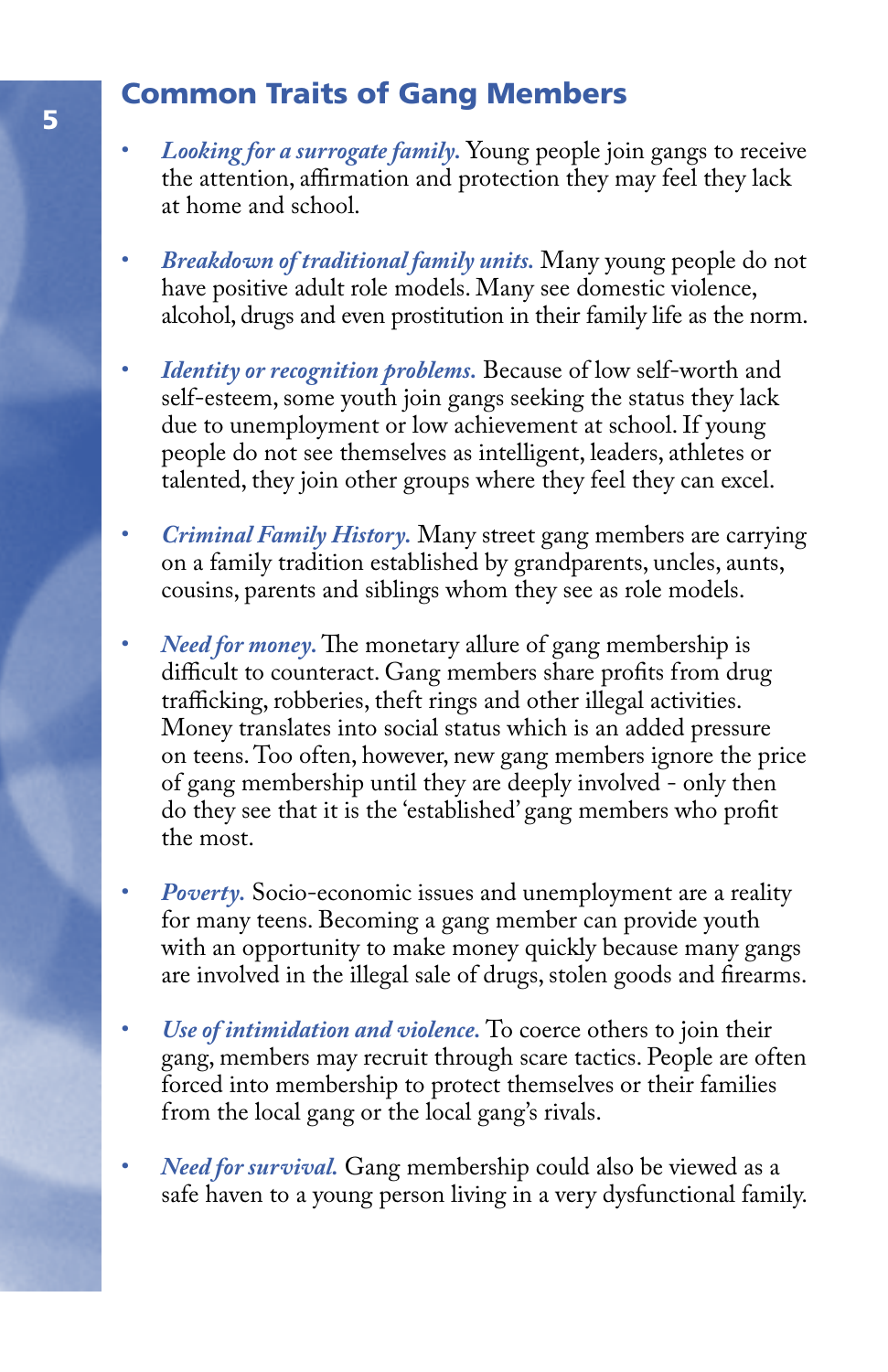## General Risk Factors

#### Family Indicators

 Stressful home life Parental non-involvement Low parental education level Low parental expectations Abuse/neglect Ineffective parenting Permissive truancy attitudes Criminal behaviour by other family members

#### Personal Indicators

 Low motivation Low educational and occupational aspirations Low self-esteem Behavioural/discipline problems Alcohol or drug use Poor peer relations Negative police involvement Poor internalization skills

#### Community Indicators

 Lack of community support services Lack of community support for schools High incidence of criminal activity Lack of school/community linkages Lack of recreational facilities High transient population Lack of youth employment opportunities Community norms are inattentive to alcohol/drug abuse Youth are not seen as assets to the community

#### School indicators

 Low teacher expectations Poor academic background Conflict between home/school cultures Lack of educational options Negative school environment Lack of student responsibility Lack of effective attendance system Lack of effective discipline system Gang style clothing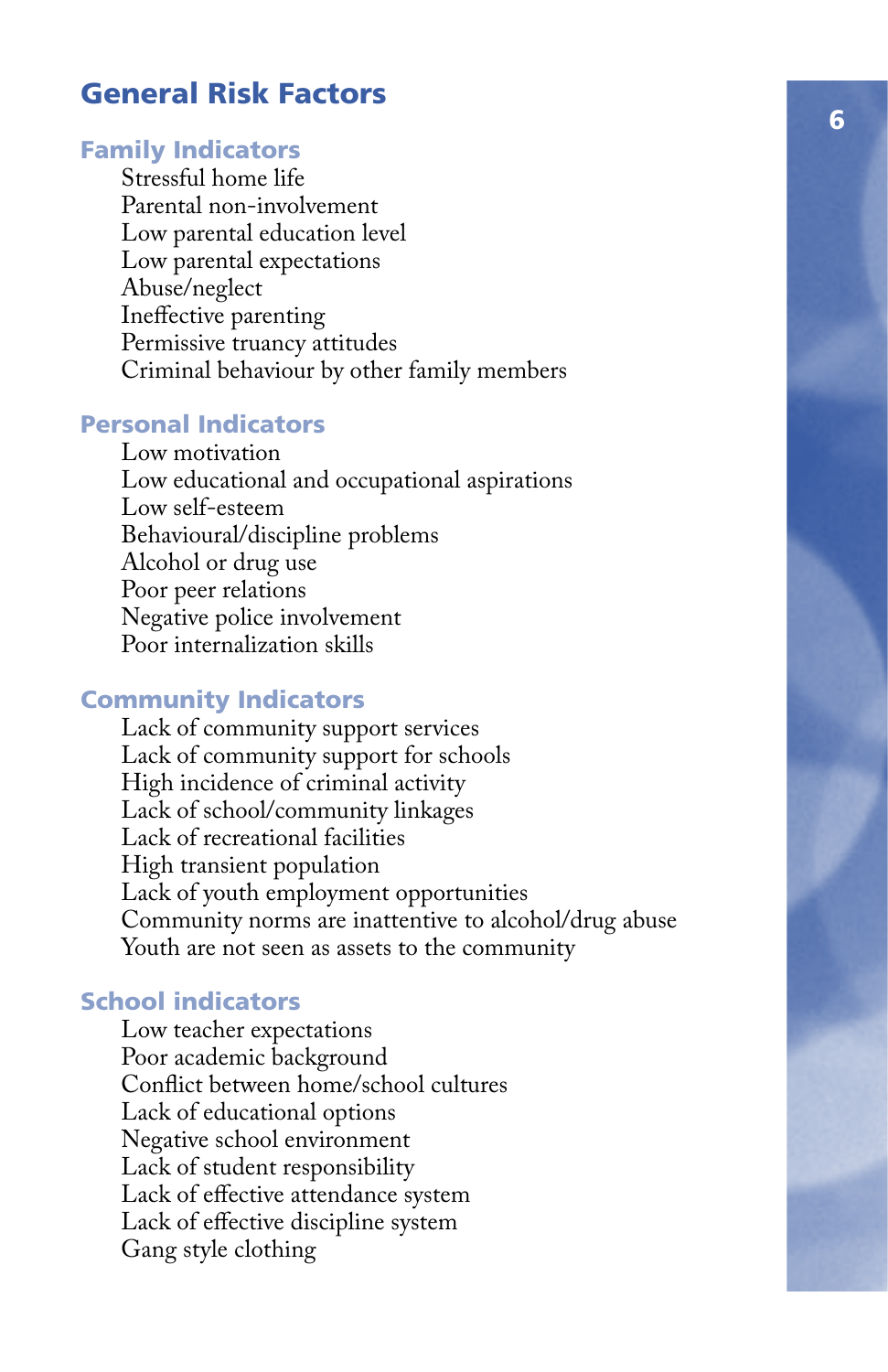## Gang Behaviour

As a form of identification, gangs may select a dress code. The dress code may be either the universal dress code for their type of gang or as individual as the gang members themselves.

The dress code is very important to the gang. It is a statement of loyalty. If an opposing gang member were to wear an opponent's fashion trends in a disrespectful way or act negatively toward it (i.e. burning a bandana in a rival gang's colour), it could result in confrontation between the two gangs.

Innocent bystanders may also be at the mercy of gang fashion. If a gang sees someone wearing a clothing item or dressed in the style of a rival gang, they may be mistaken for a member of that group and confronted.

## Tattoos as a form of identification

Gangs may incorporate their 'sign' within tattoos, however, tattoos have become an increasingly normal form of art and expression within society; in this regard, tattoos themselves are not viewed as indicators of gang insignia or participation.

These expressions of body art can be telling just the same. It may be useful to ask why a youth, or your child, has selected a particular design or logo. By posing this question, you may receive an answer that will indicate an unusual degree of loyalty to a particular group.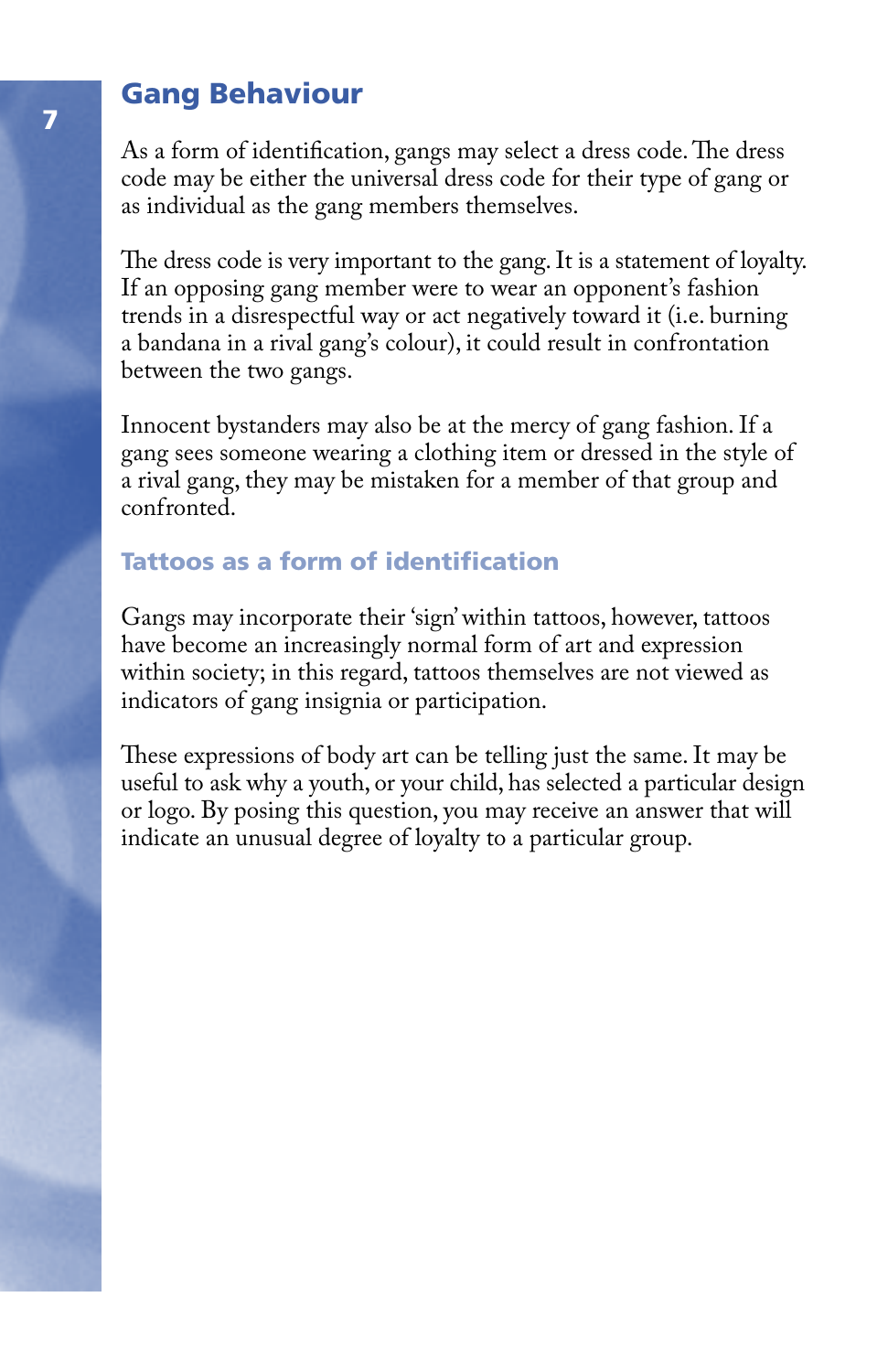# <sup>8</sup> Gang Fashion

The items listed here apply to both male and female gang members but are NOT limited to gangs - many are simply reflections of current trends and styles.

- Hats and baseball caps (certain team names and initials that are the same as the gang; some worn backwards or on a tilt; some embroidered with gang initials or signs)
- Jewellery (reflecting gang colours, initials or symbols)
- Professional sports team jackets (same initials or colour as the gang)
- Bandanas (reflecting gang colours or worn a specific way)
- Baggy clothing that may be designed to hide weapons or contraband
- Concealing clothing (hoodies worn with hood up concealing identity of the wearer)
- Custom t-shirts embroidered with gang names, symbols, logos or messages

REMEMBER- A current dress trend may be adopted by gangs.

 YOUNG PEOPLE DRESSING THIS WAY DOES NOT NECESSARILY INDICATE THEY ARE MEMBERS OF A GANG.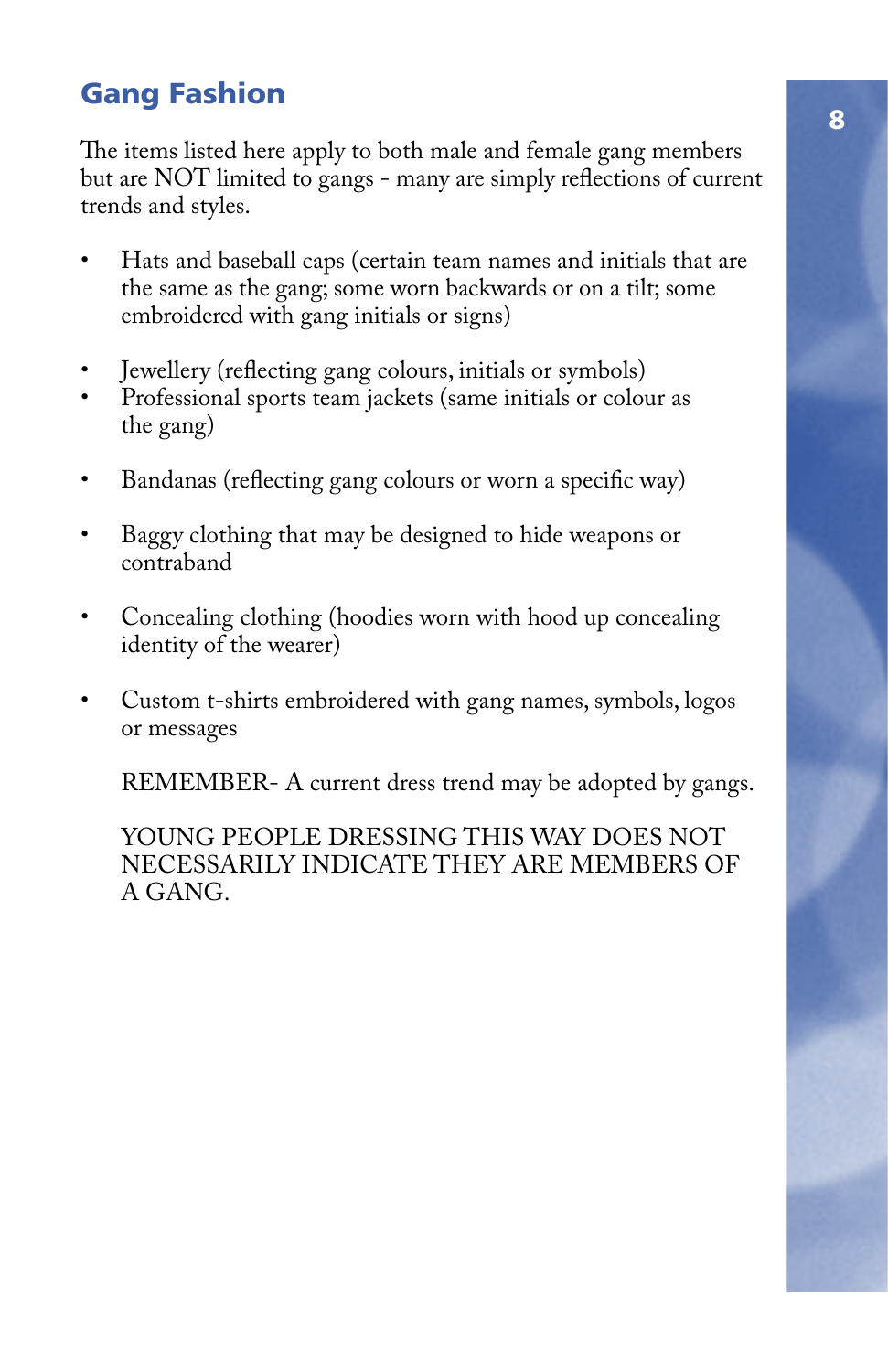# A Guide to Gang Prevention

Awareness is the first step to preventing a gang problem from developing in your community. Whether you realize it or not, all children can be at risk to join gangs. As a parent, you have a lot more power than you think to prevent gangs from establishing and to stop your children from joining a gang.

## Good Social Skills

Children and teens that have good social skills are less likely to join gangs or to be involved in negative behaviour. To build self-confidence and respect for others in their children, parents need to teach:

- *Honest Communication.* Children need to learn to express feelings such as anger, joy, love and fear. They must believe it is okay for them to express these feelings without being teased or punished.
- *Cooperation.* Children must learn to cooperate, negotiate and put themselves in another person's shoes. Praise your children for cooperating, especially when they are able to work out a compromise.
- *Personal Responsibility.* Teach your children to be responsible for their actions. Let them know that even if they don't get something right at first, what counts is that they are trying hard and learning from the experience.
- *Ability to make decisions.* Instead of solving problems for your children, give them the chance to think of possible solutions.
- • *Ability to give and receive unconditional love.* Love your children for who they are, regardless of how well they do in school, sports or other activities. Even if you are angry with them, let them know you still love and respect them.
- *Community involvement.* Recent studies have found that youth often do not feel valued in their community. Encourage and provide opportunities for youth to volunteer and be a part of community organizations.

## A Balance Between Love and Discipline

Children may join a gang to gain a sense of belonging. To show your children they are loved and valued:

• *Spend time alone with each child.* It doesn't matter what you do, as long as you get to know each other better.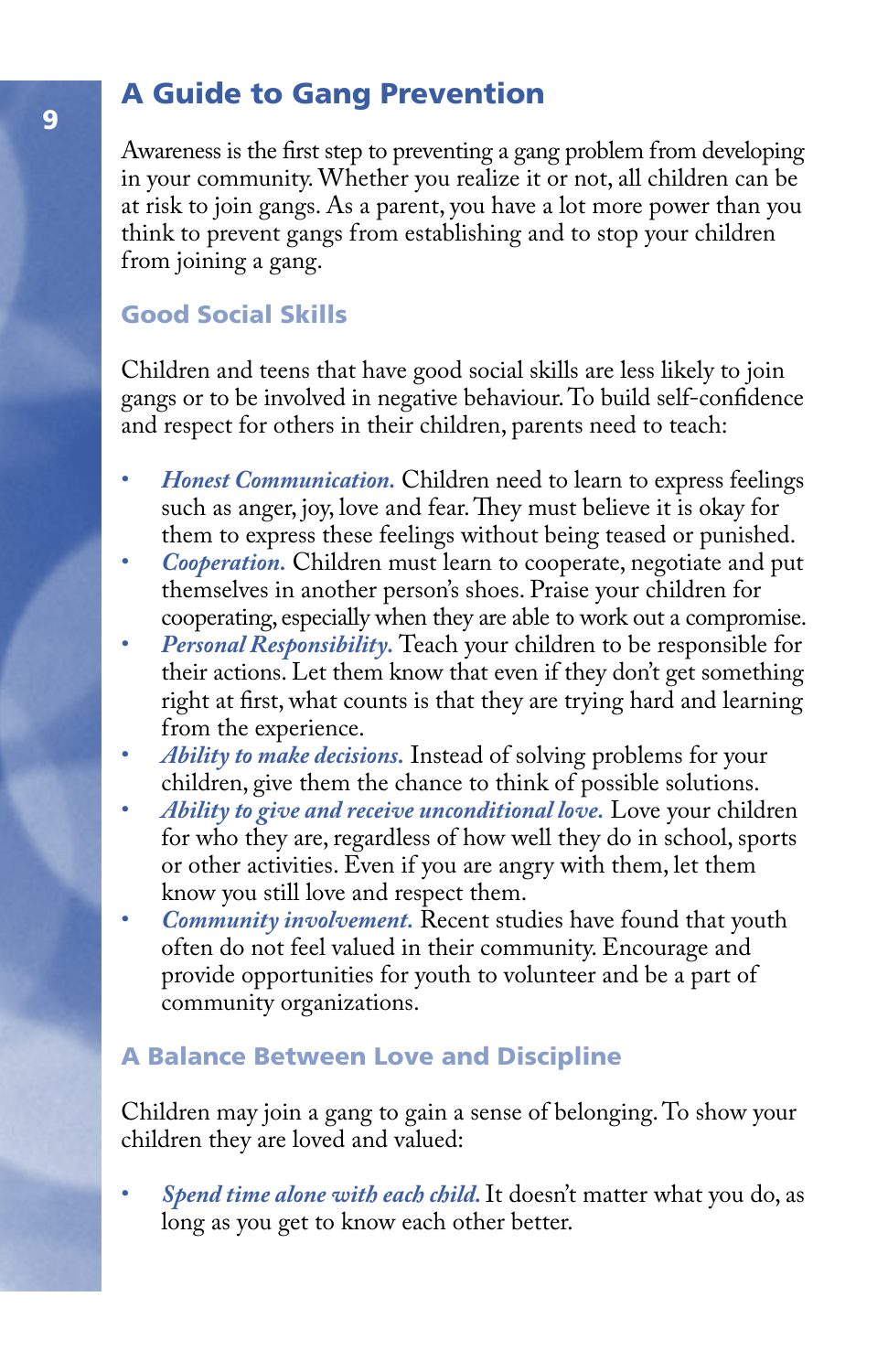- *Plan Family Time.* Make time for your family to play, eat meals together, take trips, keep family traditions, and have family meetings to talk about plans, feelings and complaints.
- *Listen to your children and ask their opinions.* Help your children talk with you without fear of punishment. Do not talk down to your children - even though adults are older, children's thoughts and feelings deserve respect.
- *Talk to your children about ways to deal with pressure from friends.* Help your children make up some simple ways to respond to peer pressure. For example, if your child is challenged by a peer who says "If you are my friend, you would...," your child can respond, "If you were my friend you wouldn't ask." Then he/she should walk away.
- *Set limits with your children and teens.* Children and teenagers need to know clearly what is expected of them and the consequences for acting otherwise. Do not rescue children from the consequences of their decisions.
- *Build Assets.* Give youth meaningful opportunities to be involved in decision making, planning and implementation of family, school and community projects.

## Explain the Danger of Gangs

Learn about the risk of gangs establishing and potential gang activity in your area. Talk to your children about the negative things that gangs do, and how they can affect your child, their friends, your neighbourhood and your family.

- *Do not allow your children to dress in gang style clothing.* Explain to your children that these items of clothing can put them in danger and that you will not purchase them or allow them to be worn.
- *Point out violent messages on television and in movies.* Talk to your children about ways they can solve their problems without fighting or violence, and demonstrate the strategies in your own life.
- *Get to know your child's friends and their parents.* When children start to feel pressure to use drugs or join gangs, it usually comes from their friends.
- *Start educating your children at an early age.* While a five-year-old may not understand the effects of joining a gang, they can learn to say "no" to negative behaviour.

*'Adapted from the National Alliance of Gang Investigators Associations'*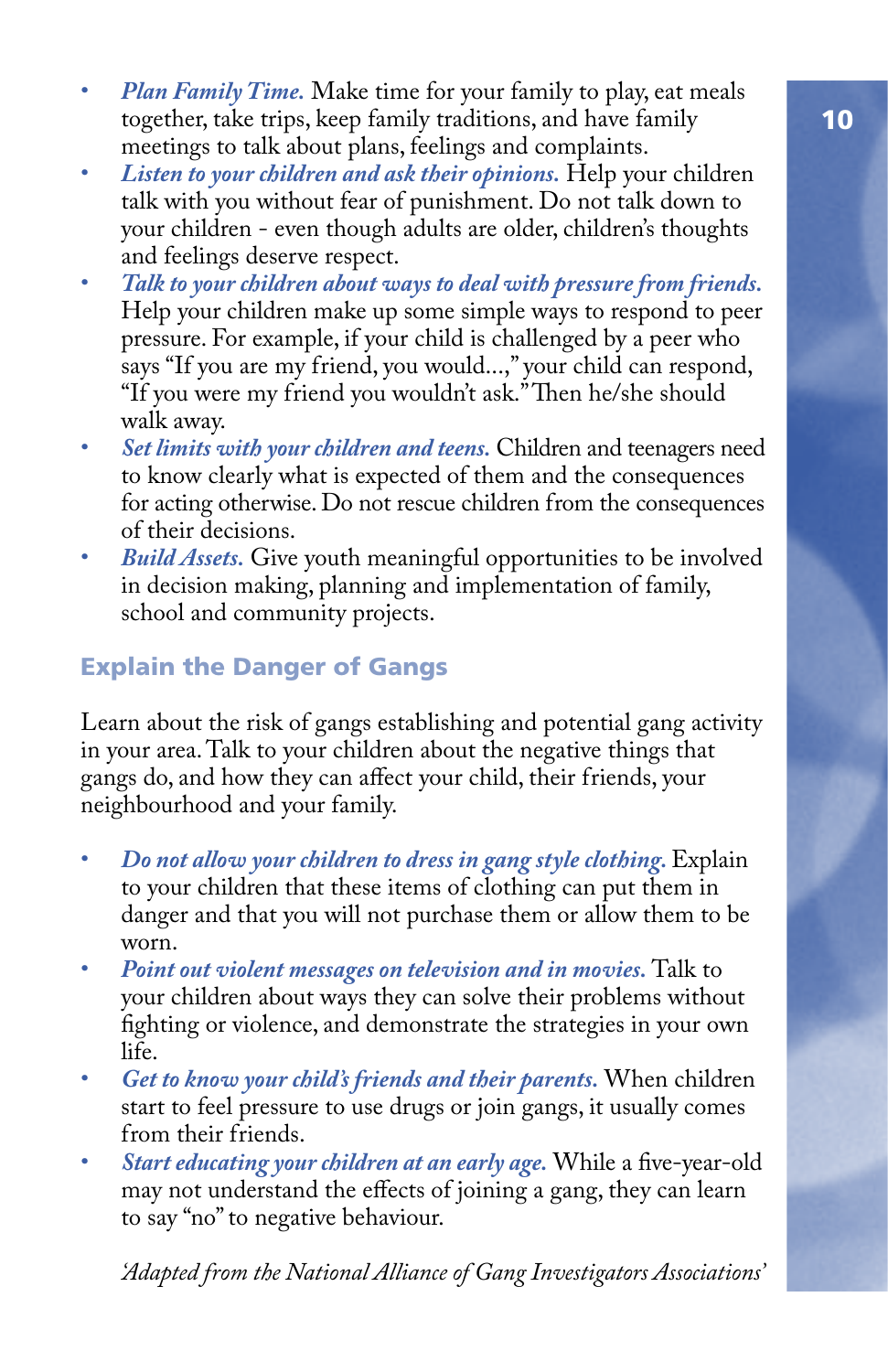# Gang Threat to Community

#### Level 1 - No Gangs

'No Gangs' means the community has neither the signs nor the existence of gangs.

#### *Possible Responses*

- Maintain and implement prevention and parenting programs in schools and community.
- Reinforce positive attitudes regarding family, home, community and laws.
- Maintain strong business/civic interaction with schools.
- Teach multi-cultural sensitivity, awareness, tolerance and respect.
- Enforce a reasonable dress code.
- Reinforce codes of conduct.

## Level 2 - Early Gangs

'Early Gangs' means the community actually has active gangs, though they may not be publicly recognized or considered a major problem.

#### *Possible Responses*

- Involve law enforcement and/or the community to share gang intelligence and program information.
- Establish school and community prevention/education programs.
- Increased sports and other community activities.
- Deter vandalism and graffiti.<br>• Launch anti-gang public info
- Launch anti-gang public information campaigns.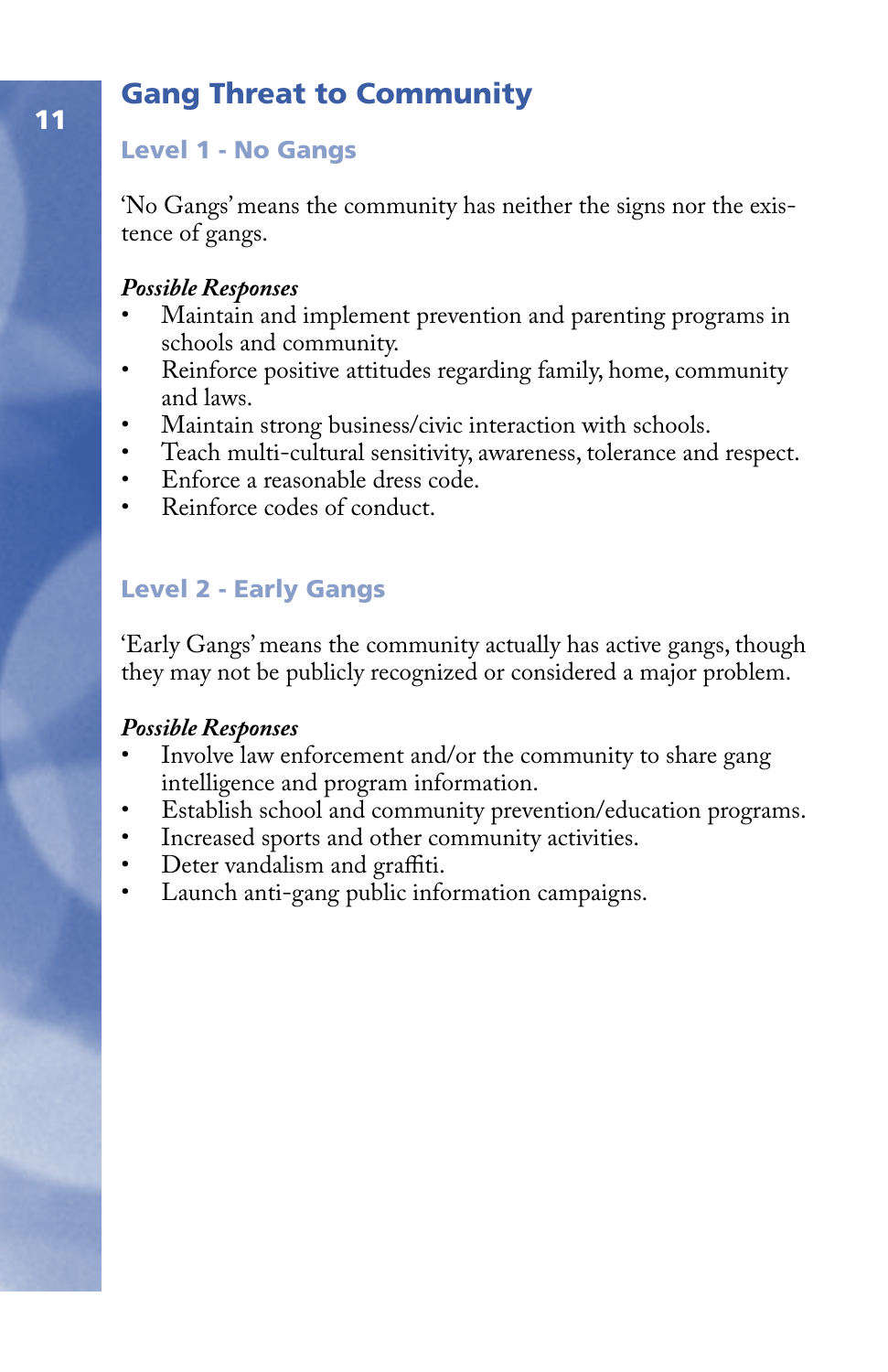## Level 3 - Active Gangs

'Active Gangs' refers to communities in which there are visible signs of gangs, where residents acknowledge the problem and consider it serious, and where gangs are increasingly active over time.

#### *Possible Responses*

- Develop and implement target-area strategies.
- Develop and implement strategies to suppress gangs.
- Mobilize the community.
- Establish parent education/accountability programs.
- Help students find jobs.
- Develop an inter-agency strategy to share information.

#### Level 4 - Dominated By Gangs

'Dominated by Gangs' describes a community in which the gangs have sufficient enough control that most youth expect to join a gang or experience threats and intimidation to join. In this type of community, residents fear for their safety if they speak out or act against the gangs.

#### *Possible Responses*

- Continue major community mobilization efforts.
- Establish collaboration between community groups and anti-gang professionals/law enforcement.
- Campaign to 'reclaim the school, parks and kids.'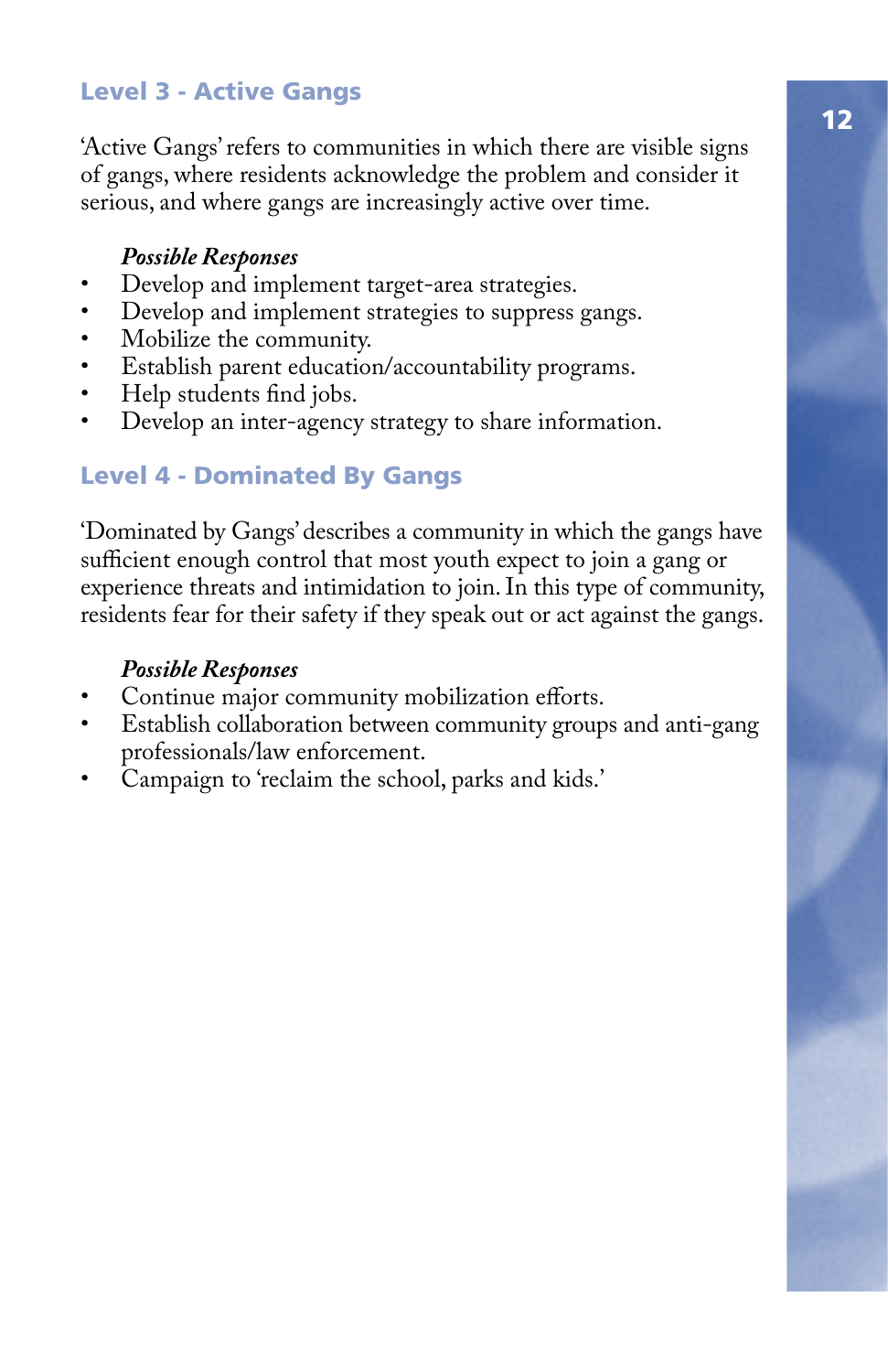# Rules for Working with Gangs

People who work to prevent gangs from developing and who work with gang activity in the community should be prepared for a negative, confrontational attitude in the beginning. You must find ways to develop mutually respectful relationships if you hope to have any effect on gang activity.

- Be decisive, firm and fair. Lenient treatment of gang members is viewed as a weakness and they will take full advantage of you.
- Intimidation of gang members usually escalates into a confrontation and seldom creates respect.
- Remember, lectures used to merely scare a gang member usually won't work.
- If media attention is needed, always emphasize the negative side of gang involvement (arrest, conviction, death, etc.), so as to not glorify gang involvement.
- When graffiti is discovered, read it, record it, remove it and report it.
- View each gang member or suspected member as an individual. They may be a 'poser' or a 'wannabe' and your actions could push them into full gang involvement.
- Prevent conflict whenever possible. Previous experience has proven that an incident - no matter how minor today - can cause many more gang-related or motivated acts of vengeance or reprisal.
- It is important to understand that gang or youth crime involvement often has as much to do with one's attitude as it does behaviour.
- A negative attitude towards anyone or anything that represents authority is typical of students involved in gangs. Be prepared to approach gang members at a personal and individual level.
- No matter what your level of response, don't leave the gang member feeling you are harbouring a personal grudge against him or her.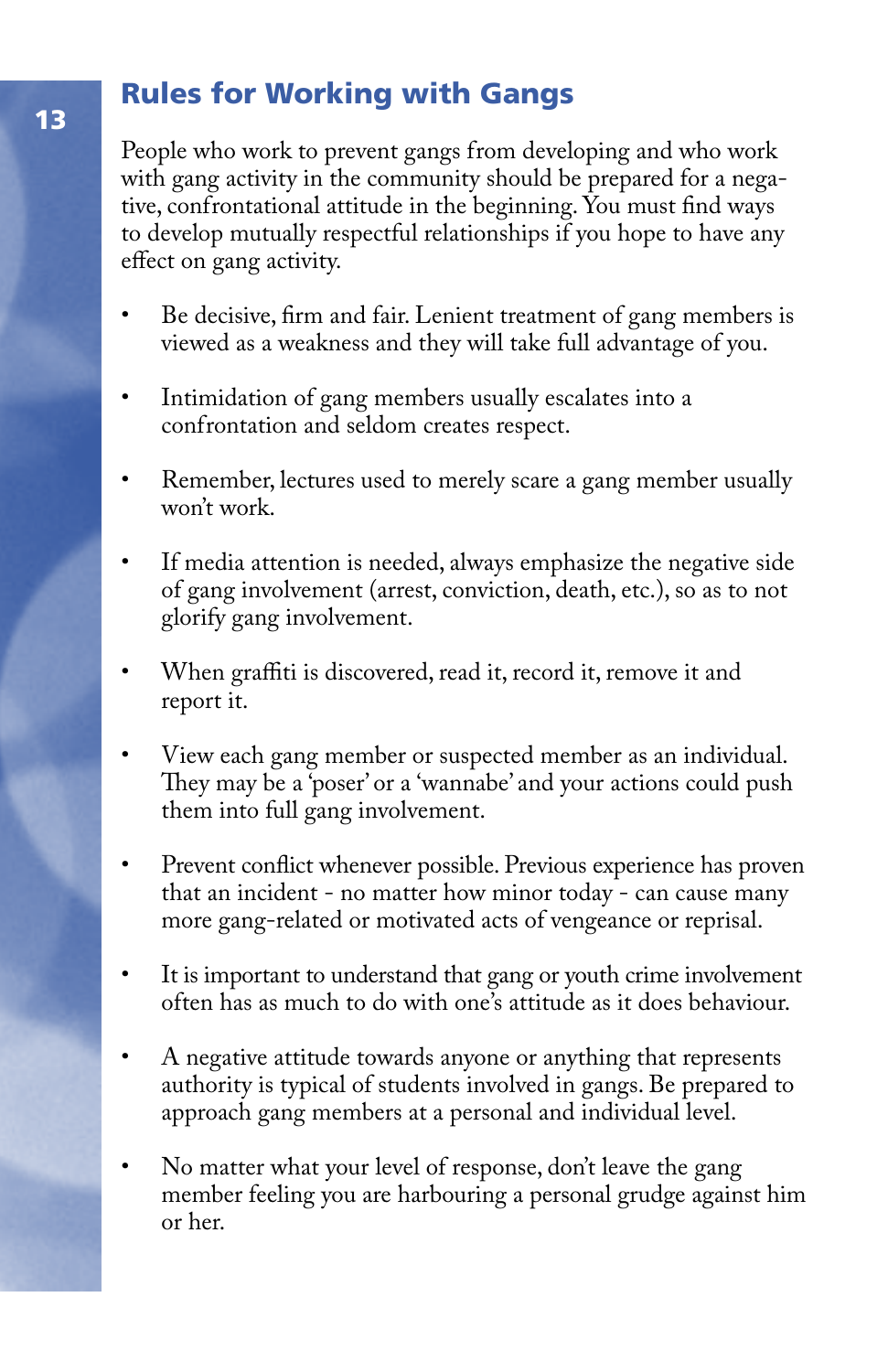# Working with Families

If you work with families or young people in the community you can help support parents and youth and prevent the development of gangs.

- Listen. Ask how they feel and consider body language as well as words and voice tones. Listen to the interactions among family members for clues to underlying relationships.
- *Don't blame.* Sometimes, family members will try to enlist you on 'their side.' Sometimes, it is tempting to buy in to the 'if only...' thinking. Your goal should be to enlist, encourage and empower people, not load them with guilt.
- *Be Available.* In a busy world with many urgent priorities, this can be the hardest job of all, but being in places where family members can reach you in person and by phone, and being open to their concerns, makes the overall job much easier.
- *Have the facts.* Dealing in rumours, opinions and innuendos hurts your own credibility. Factual answers can also defuse tensions.
- *Be an ally.* Helping people to do things themselves may at first seem more difficult than doing it on your own. But keeping in mind the ally/helper role makes it easier to enjoy the enormous benefits of empowering the families you are working with.
- *Be a resource.* As a person with specialized training, knowledge, experience and contacts, you know many ways to help people.
- *Be sensitive to family culture.* Regional differences, cultural differences and differences in heritage can influence how family members go about working together with you.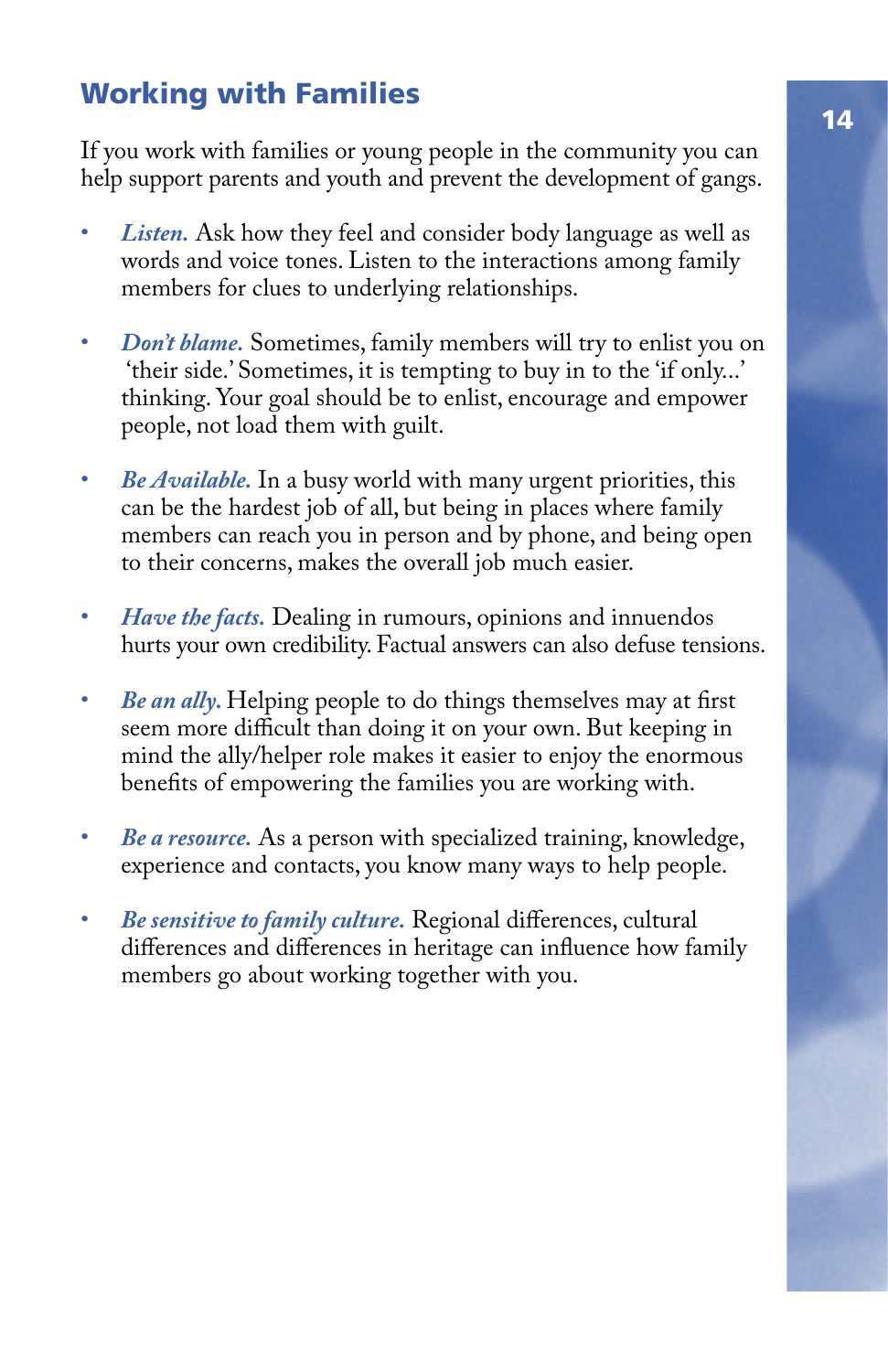## Community Responses

- Street gang prevention/intervention cannot be assigned as the sole responsibility of any one service agency.
- Gangs are not just a police problem, a school problem or a family problem.
- Cooperation between parents, police, the community and government officials is proving to be the most effective way to deal with gangs.
- Collaborative prevention/intervention efforts are likely to be more effective if they are initiated when the signs of gang activity first appear.
- Remember that prevention is the key to controlling gang activity.
- Everyone and every community can work on solutions to gang activity.
- Effective anti-gang efforts begin with partnerships among parents, schools, law enforcement, religious institutions, community organizations, businesses and youth.

# Community Organization/ Mobilization

- Involvement of local citizens, including former gang members, and community groups and agencies is essential.
- Coordination of programs and functions of staff within and across agencies makes a difference.
- Uniting organizational and citizen energies (including perceptions, definitions, communications and actions in reference to particular gang concerns) makes managing big problems manageable.
- Inter-agency coordination is very important.

# Social Opportunities

• Develop a variety of specific educational, training and employment programs targeted to gang-involved individuals.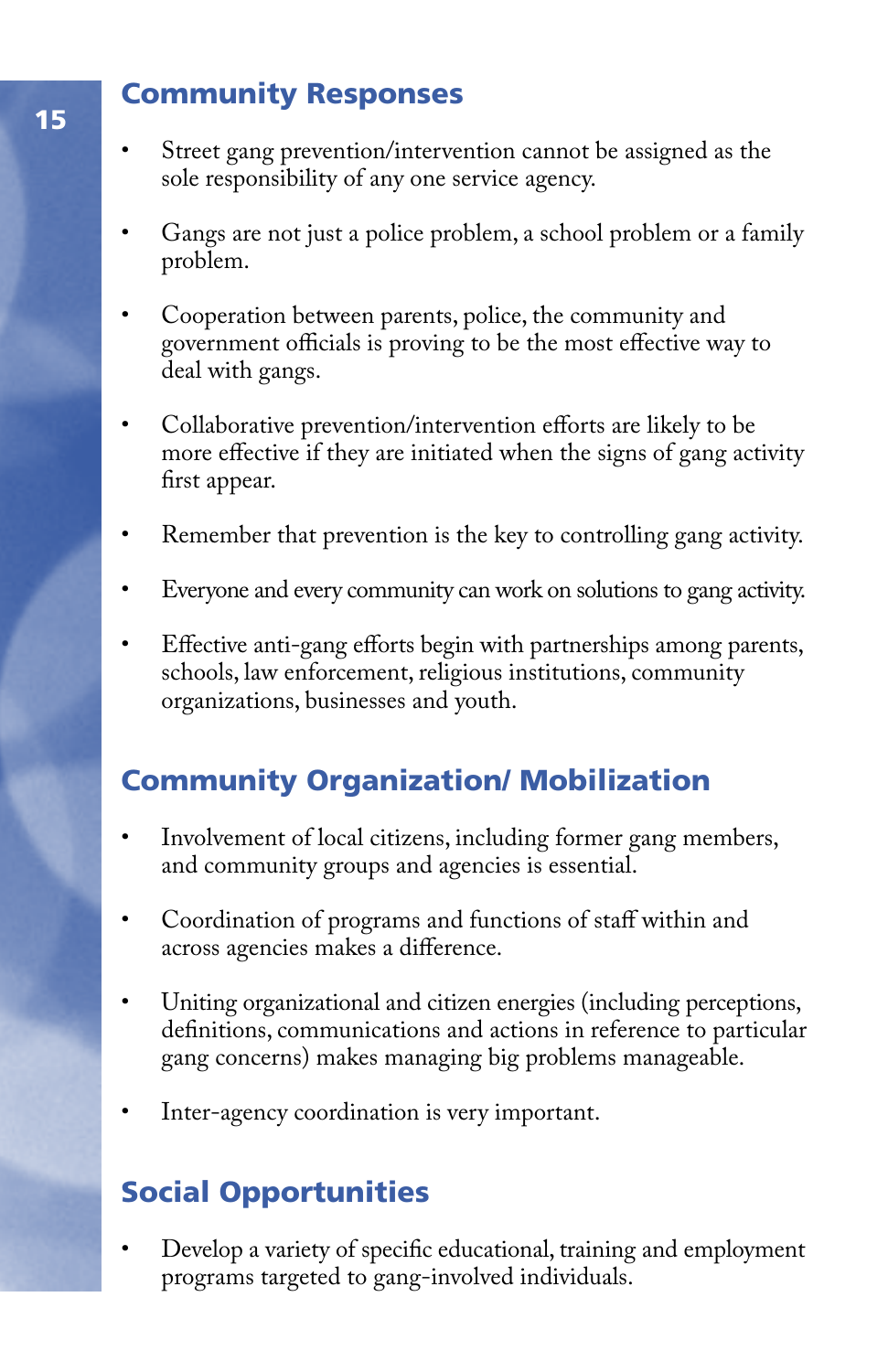# Social Intervention

- Youth-serving agencies, schools, grassroots groups, churches, police and criminal justice organizations must 'reach out' and act as the link between street gangs, their families and the conventional world.
- The aim is to develop meaningful social relationships from these individual relationships that emphasize, in an integrated way: Positive communication;

 Social development; Social control.

# **Suppression**

- Formal and informal social control measures, including close supervision or monitoring of gang members by agencies of the criminal justice system, are essential. Suppression through community-based agencies, schools and grassroots groups within the community is also important.
- The target population of this vigorous law enforcement is all potential and active gang members.

# Organizational Change and Development

- For each of the strategies to work, the community must commit to keeping an open mind and developing new ideas and methods for dealing with the continuing threat of gang activity.
- The solution to safe communities, now and for years to come, lies in long-range planning, which takes innovation, dedication and perseverance.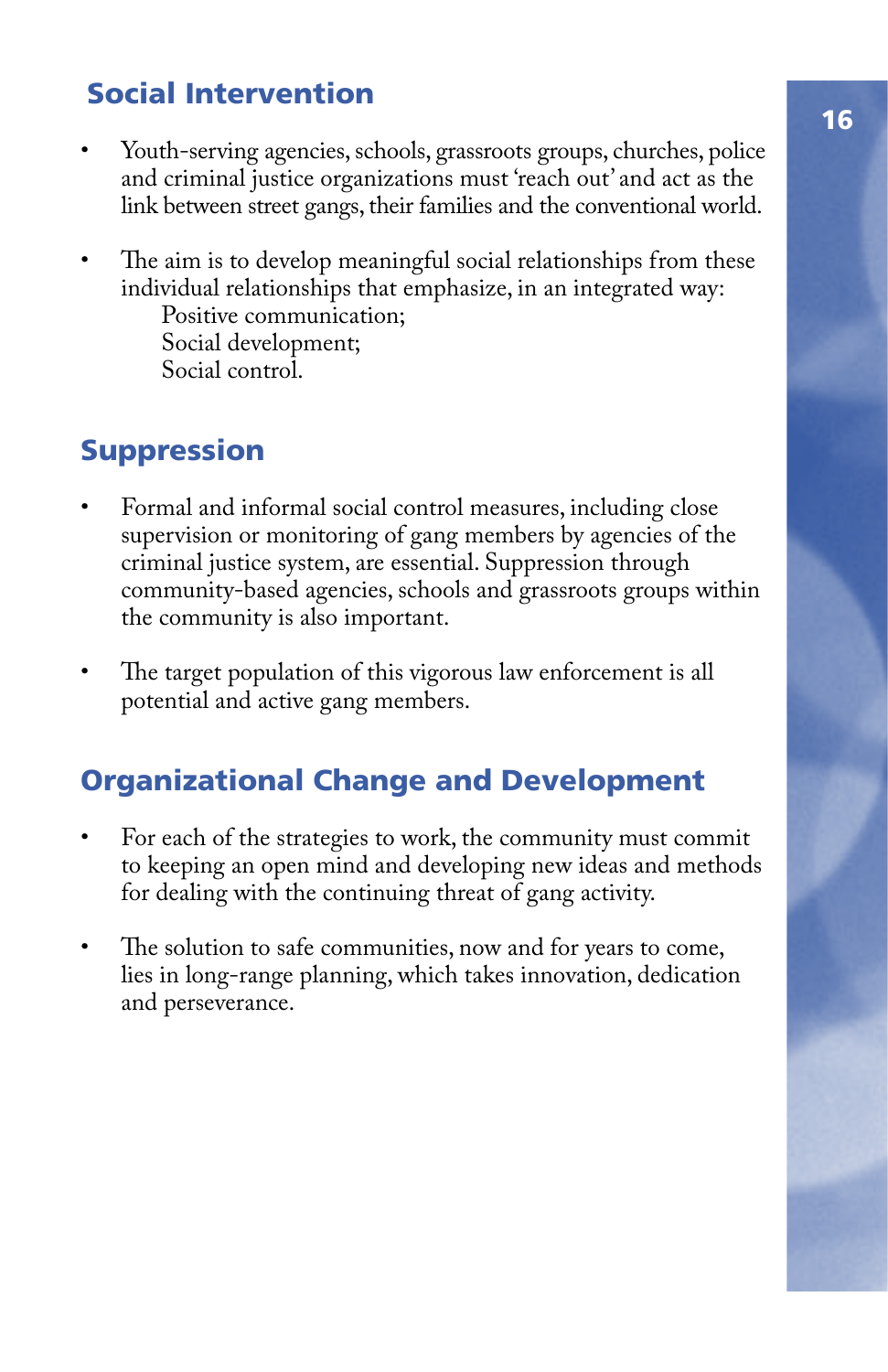# Getting Out of a Gang

When a gang member learns that he/she can meet his/her needs in other ways, he/she may decide to leave the gang. When a child decides he/she wants to leave, here are a few simple steps that can help with the transition:

- *Believe in your power to change.* Gangs are a dead-end street. No matter who you are, what you have done or where you live, you deserve better.
- *Begin spending your time doing other things.* Instead of hanging out with your gang friends, find something else to do during that time. There are possibilities everywhere: sports, recreation centres, arts programs, drama, school activities, even spending time with your family.
- *Try to stop looking like a gangster.* As you begin to believe in yourself, you will find you do not need to make other people feel afraid of you to feel good about yourself.
- *Find alternatives to your former habits.* Stop hanging out with gang members and emulating their behaviour.
- *Get good at making excuses.* Stop taking calls from gang members and decline invitations to hang out with them.
- *Find people who support and believe in you.* Find people who expect more of you and make yourself accountable to those people. Community Police Officers, School Response Officers, teachers, coaches, parents and recreation staff members are just a few examples of who to turn to for support and encouragement.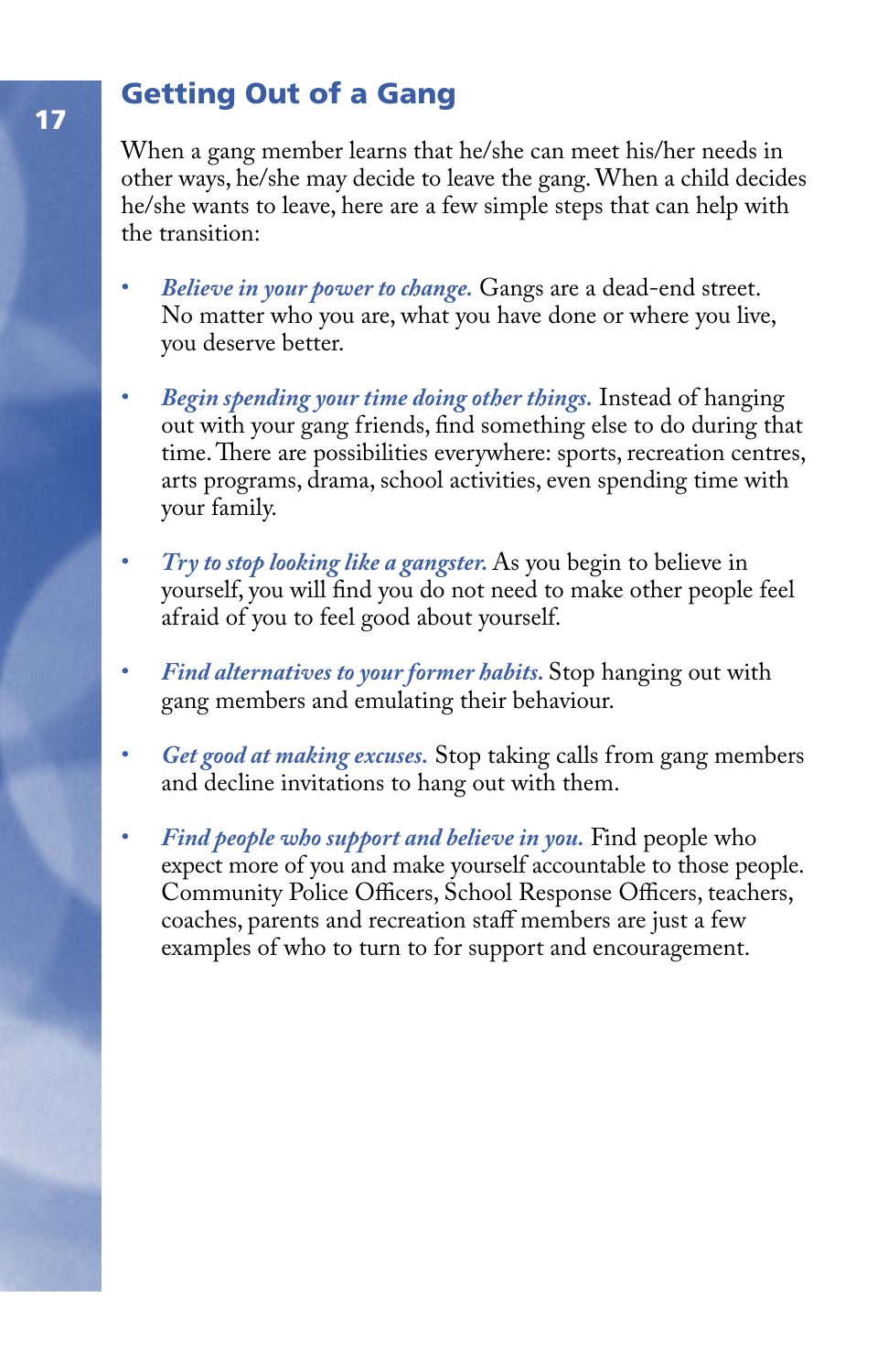# Acknowledgements

Halifax Regional Police and the Nova Scotia Department of Justice would like to thank the Edmonton Police Service as this information has been adapted from their Crime Prevention brochure "Who Are Your Children Hangin' With?" A Resource Guide on Youth & Gangs.

- Mike Knox, The Gang Guy
- National Alliance of Gang Investigators Associations
- Multi-System Approach to Street Gangs (Manitoba)
- Salt Lake Area Gang Project Salt Lake City, Utah
- Search Institute Asset Building in Youth